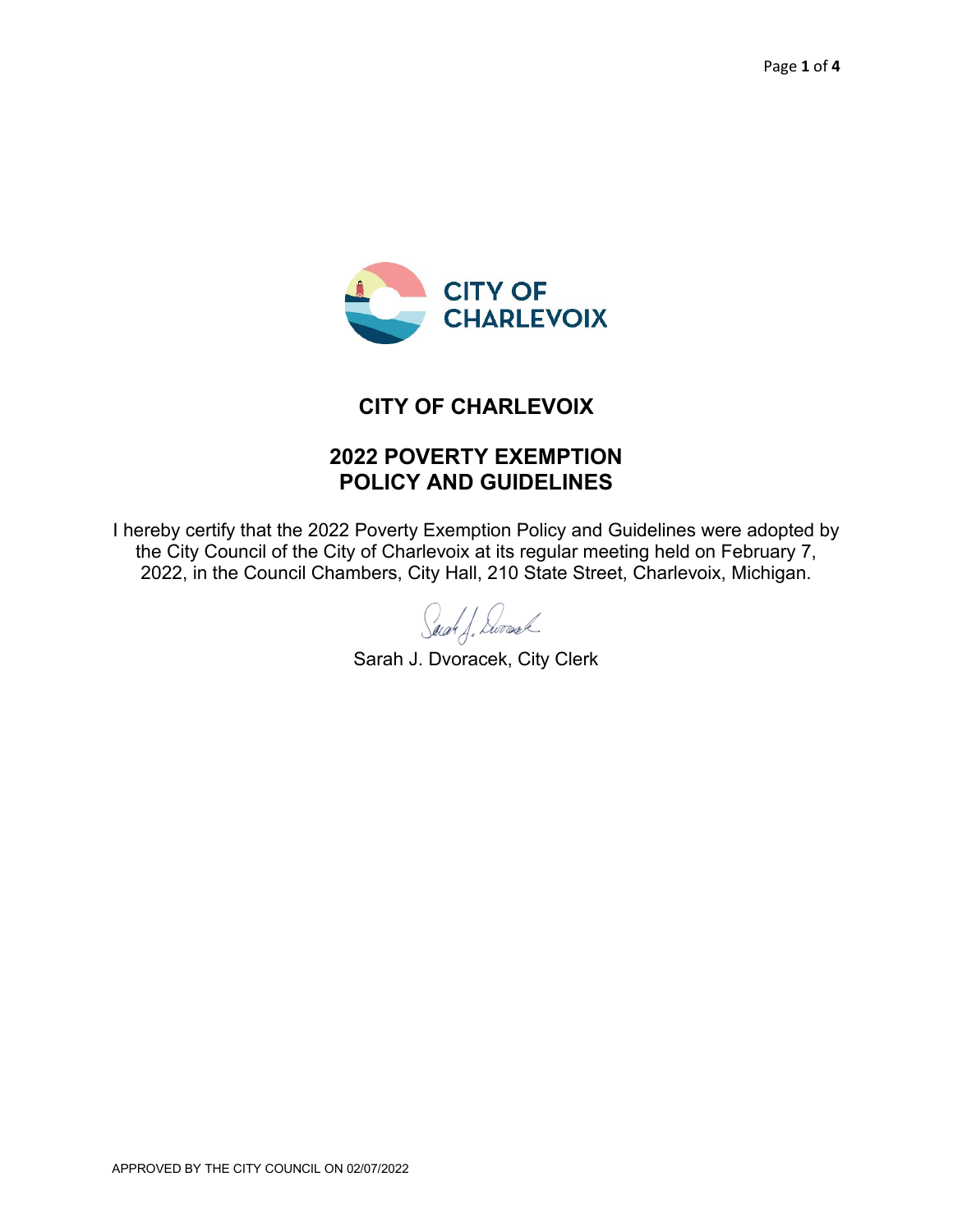## **2022 POVERTY EXEMPTION POLICY & GUIDELINES**

The following *policy* **a***nd guidelines,* adopted by the City Council, shall be followed by the City Board of Review when considering *poverty exemptions according to section 211.7u of the Michigan Compiled Laws (MCL).*

**Application Guidelines**: To be eligible for a Poverty Exemption; The applicant must:

- 1. File Form 5737 Application for MCL 211.7u Poverty Exemption
- 2. File Form 5739 Affirmation of Ownership and Occupancy to Remain Exempt by Reason of Poverty
- 3. Own and occupy the property as a principal residence. Provide federal and state income tax returns for the current or immediately preceding year, including any property tax credits, for all persons residing in the principal residence. (disclosure of the income of an owner who is not residing in the principal residence is not required.) Federal and state income tax returns are not required for a person residing in the principal residence if that person was not required to file a federal or state income tax return. Instead, Form 4988, *Poverty Exemption Affidavit* may be filed for all persons residing in the residence who were not required to file federal or state income tax returns in the current or immediately preceding year
- 4. Produce a valid drivers license or other form of identification, if requested
- 5. Produce a deed, land contract or other evidence of ownership of the property, if requested.
- 6. Meet the income guidelines of this policy
- 7. Meet the asset level test of this policy

#### **Income Test**

• Total Annual Household Income shall not exceed the following amount applicable to the number of persons living in the household:

| <b>Number of Persons</b>   | Poverty Income Level for 2022 |
|----------------------------|-------------------------------|
|                            |                               |
|                            | \$12,880                      |
| 2                          | \$17,240                      |
| 3                          | \$21,960                      |
| 4                          | \$29,500                      |
| 5                          | \$31,040                      |
| 6                          | \$35,580                      |
|                            | \$40,120                      |
| 8                          | \$44,660                      |
| For each additional person | \$4,540                       |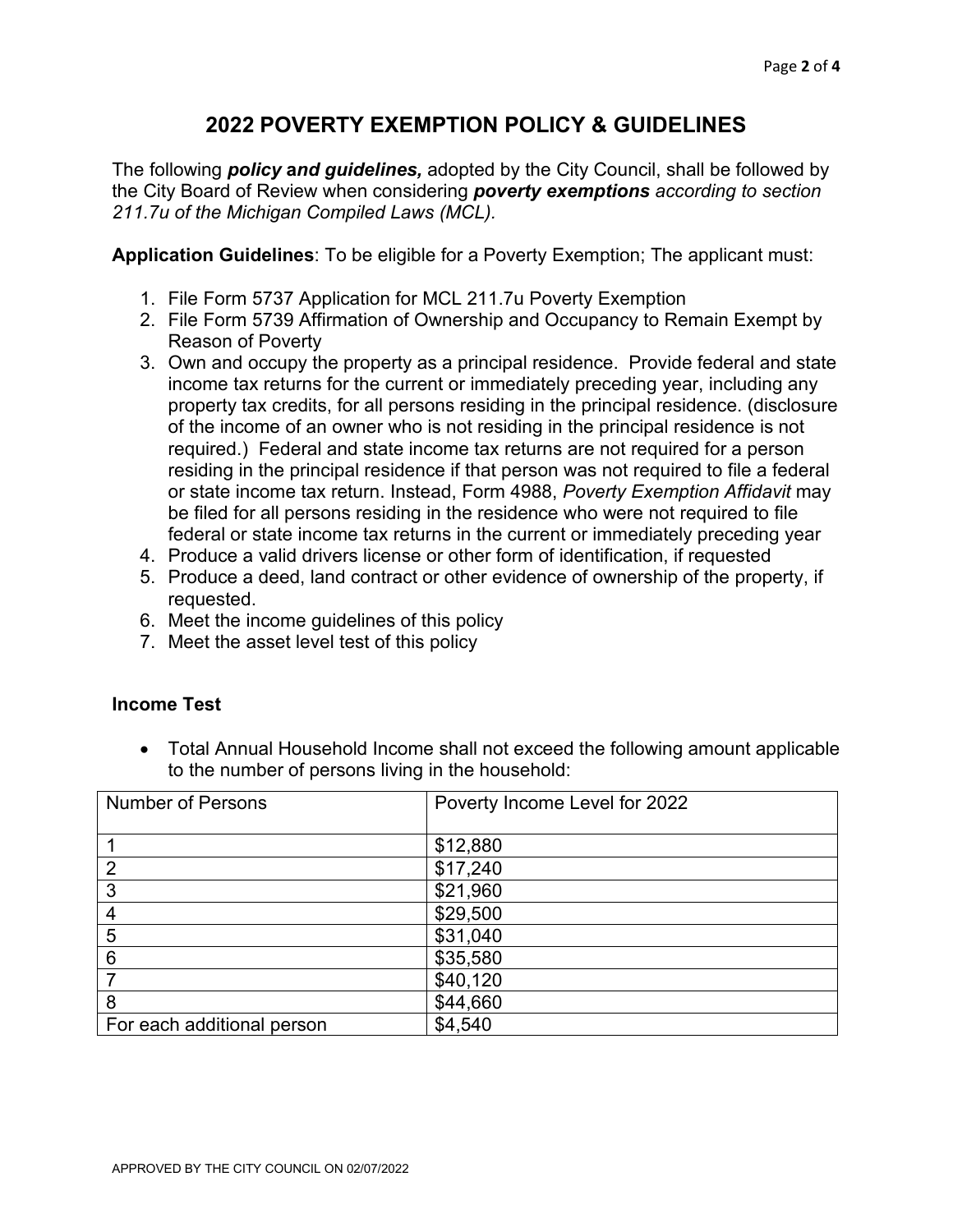• Total Annual Household Income shall be based on Federal Poverty Income Guidelines and will be adjusted annually to agree to the federally established amount.

Potential income and asset sources are (non-inclusive):

| Income from all sources            | Interest and dividends              |
|------------------------------------|-------------------------------------|
| Salaries & wages before deductions | Pensions                            |
| Net receipts from self-employment  | <b>Supplemental Security Income</b> |
| Veteran payments                   | Net rental income                   |
| <b>Royalties</b>                   | Scholarships & grants               |
| Unemployment compensation          | Insurance                           |
| Workers compensation               | <b>Retirement accounts</b>          |
| Alimony                            | Child support                       |
| General assistance                 | <b>IRA/Keogh annuities</b>          |
| <b>Social Security</b>             | New or reverse mortgages            |
| Cash                               | Stocks & bonds                      |
| Checking & savings accounts        | Investments                         |
| Money market accounts              | Gifts                               |
| Assets in trust accounts           | Deferred compensation               |
|                                    |                                     |

### **Asset Test**

- 1. Things of value that a person can own and are exempt from consideration in determining eligibility for a poverty exemption.
	- a. Applicant's principal residence
	- b. One motor vehicle per working adult
	- c. Essential household goods
	- d. Personal assets of any nature with a total value up to \$10,000.
- 2. Things of value that the Board of Review can consider in determining what percent exemption to grant:
	- a. Real estate other than the principal residence
	- b. Personal property
	- c. Motor vehicles in excess of one per working adult
	- d. Recreational vehicles and equipment
	- e. Certificate of deposits, savings accounts, checking accounts, stocks, bonds, life insurance, and retirement funds, etc.
- 3. The Board of Review shall consider the value of the assets, or indebtedness otherwise owned by the applicant. Assets (except those exempt from consideration as listed above), shall not exceed \$10,000.